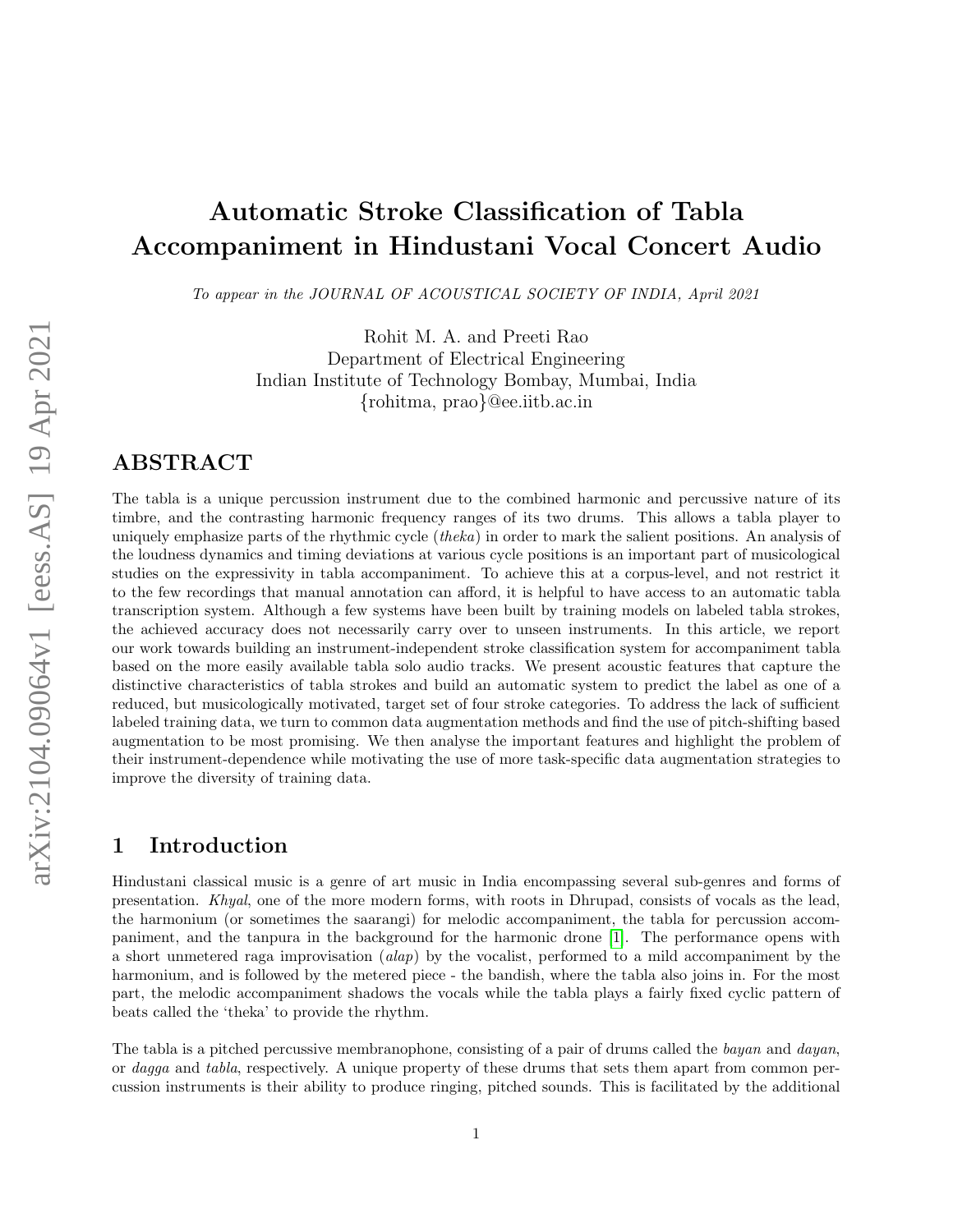metallic layer at the center of each drum's membrane. When struck freely, the bayan, bigger in size, produces bass frequency sounds ( $F0^1 \in 80$  $F0^1 \in 80$  $F0^1 \in 80$ -100 Hz), while the dayan produces treble frequency sounds ( $F0 \in 200$ -400 Hz). We therefore refer to these drums as bass and treble in the remainder of this article. The treble drum, tuned to the tonic note of the singing in a performance, is more harmonic than the bass drum which evokes only a faint sense of pitch.

Due to the predominantly improvisatory nature of Hindustani music, and a lack of precise performanceoriented theory, a greater emphasis has come to be placed on the empirical analysis of performed concerts. While traditional musicological studies would often be restricted to a few chosen concerts, the advancement of computational methods has made it possible to analyse large corpora. The focus of some of these studies has been to quantify aspects of rhythm and tempo in khyal and instrumental music concerts from the perspective of the percussion accompaniment, such as - stroke loudness dynamics and beat-level timing deviations in the tabla playing [\[2\]](#page-14-1), typical tempo ranges in khyal performance and the variations in theka based on the chosen tempo [\[3\]](#page-14-2), and the possible interaction of this with the accompanied lead vocals or melodic instrument. There is thus a large scope to help further such research by making use of automatic tools for accurate tabla transcription to aid large-scale analyses.

Supervised methods in machine learning achieve great success when provided sufficient labeled data that is matched to the target domain. In the present context, our target data, viz. tabla accompaniment from vocal concerts is available as such only in specially created multi-track recordings where each instrument is recorded with a separate microphone with sufficient physical separation between the artists. Further, although musical source separation is a rapidly developing area, there is no model currently available for the Hindustani vocal concert context. So we develop our models on the more amply available tabla solo, hoping to extend the trained models to accompaniment tabla obtained from multi-track recordings or possibly future source separation techniques. In the next section, we review the previous work in tabla stroke classification. We then present our problem and dataset, followed by a discussion of our method and a critical evaluation of its performance on our test data.

# <span id="page-1-1"></span>2 Background

The approach to transcribing tabla most commonly found in literature is one where segments of individual strokes are first represented using low-level audio features and then classified into one of a set of 10 - 15 bols [\[4–](#page-14-3)[9\]](#page-14-4). The stroke segments are obtained either by extracting them from a sequence of tabla strokes using a separate segmentation method [\[4,](#page-14-3) [5,](#page-14-5) [8\]](#page-14-6), or by building a dataset of individual strokes recorded in isolation [\[6,](#page-14-7) [9\]](#page-14-4). The various systems reported so far can be compared via the following aspects - the set of features used to characterize strokes, the models used for classification, the nature and diversity of the dataset, and the evaluation methods.

There is not a significant difference in the choice of features, with a majority of the previous methods employing a similar set of somewhat generic timbral descriptors such as Mel-Frequency Cepstral Coefficients (MFCC), spectral distribution features like the spectral centroid, skewness, and kurtosis, Linear Prediction Coefficients (LPC), and temporal features like the zero crossing rate, temporal centroid, and attack time. A dimensionality reduction step has been additionally used to select the most important subset of these features [\[5,](#page-14-5) [6\]](#page-14-7). However, while it would appear, from the fairly high classification accuracies reported, that these common low-level timbre descriptors are well-suited to the task, it is important to note that these descriptors tend to also depend on the physical characteristics of the tabla and differences in stroke articulation [\[10\]](#page-14-8). Therefore, along with analysing the quality of features based on the resulting separability of strokes [\[7\]](#page-14-9), it is

<span id="page-1-0"></span><sup>&</sup>lt;sup>1</sup>Fundamental frequency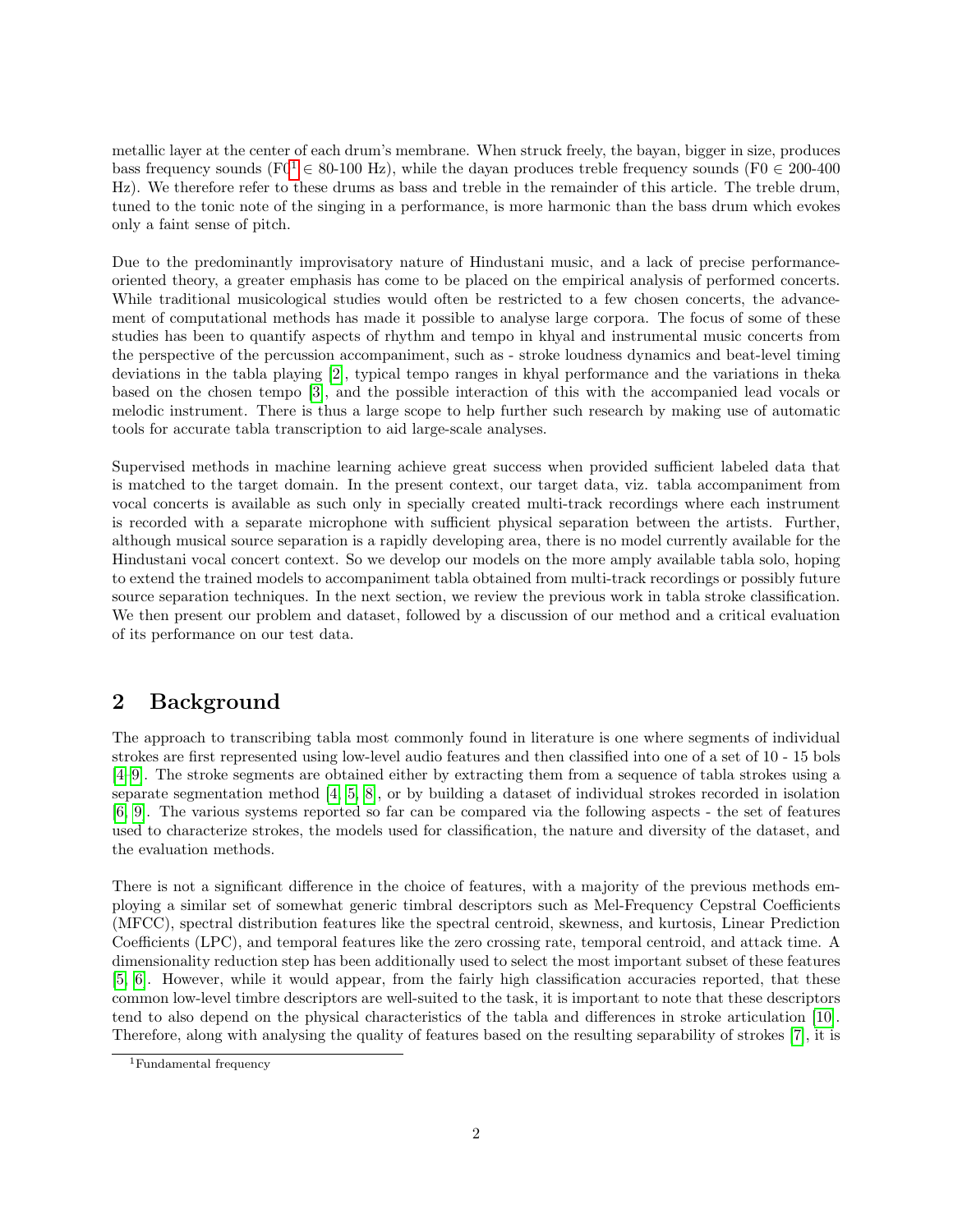also important to consider the instrument-independence of these features.

For the task of classification, a number of common models have been used, ranging from simple decision trees, k-nearest neighbours, and single layer feed-forward neural networks, to the slightly more complex random forests, probabilistic neural networks, and hidden markov models (HMM). The use of an HMM, which models temporal context information, seems to have helped in cases where ambiguous stroke labels were present in the dataset [\[4,](#page-14-3) [11\]](#page-14-10). Such ambiguities arise commonly in recordings of tabla compositions, where similar sounding strokes sometimes have different labels and vice-versa. In other cases, where the labels were based more on the stroke acoustics, or where the dataset consisted of isolated strokes, high classification accuracies have been achieved even without modelling the context.

The task of transcribing strokes drawn from continuous playing warrants a consideration of a few additional points over isolated stroke recordings. One, regarding the use of language models, is whether temporal context information learnt from solo compositions would be appropriate for tabla accompaniment transcription. While training language models on the basic thekas is a possibility, this would not capture all of the expressivity observed in concerts. An additional challenge is the overlap of harmonics from a previous stroke with subsequent ones [\[12\]](#page-14-11). For instance, a damped stroke like 'ke' (played on the bass drum) could be mistaken for a stroke like 'Na' with a sustained sound (produced on the treble drum) occurring just before it, because of the harmonics from 'Na' that continue to sound during 'ke'. Hence, a system trained on isolated strokes is likely to be of limited value in analysing tabla playing in concert audios.

The evaluation method is important not only in assessing the classification accuracy of a proposed method but more importantly, its generalisation to unseen instruments. Due to the drastic timbre differences between tabla sets arising from diverse physical properties and tuning, building a robust classifier that works equally well on a variety of instruments has been found to be a difficult task [\[5\]](#page-14-5). This is evident from the high cross-validation scores when models are evaluated on strokes from a tabla that they have already seen during training, and the significantly poorer scores on an unseen tabla. Therefore, it is necessary to not only build a diverse dataset, but also to evaluate the instrument-independence of the proposed methods.

Regarding the specific task of transcribing tabla accompaniment, there has been a recent attempt at identifying strokes in the theka of a few talas [\[8\]](#page-14-6). The dataset used is a diverse mix of several tabla sets, players, talas, and tempi. However, the recordings are of the thekas in their prescribed format, and limited in terms of fillers and extempore variations that we would find in a real concert. Further, while the results reported do reflect the challenges in transcribing stroke sequences as opposed to strokes recorded in isolation, there is no instrument independent evaluation reported.

# 3 Problem Formulation

The main goal of the current work is to aid the analysis of tabla accompaniment in vocal concerts by providing musicologically meaningful stroke labels. While the outputs of a tabla transcription system can encompass all the distinct tabla bols, an important level in the taxonomy of bols is the classification into resonant and damped categories [\[13\]](#page-14-12) (Figure [1\)](#page-3-0). This is based on the acoustic characteristics of the sound produced, which in turn depends on the manner in which the drums are struck - resonant sounds, produced using impulsive strikes, are harmonic and sustained, whereas damped strokes are transient and are produced by preventing the membrane from continuing to vibrate after the strike. More importantly, these categories also have musically meaningful roles in the context of accompaniment, where they help mark different subdivisions and accent positions in the theka [\[2\]](#page-14-1). For example, in the theka of tintal, a 16-beat cycle, there are four sub-divisions, each of 4 beats, which are primarily distinguished based on the presence or absence of the bass resonant sound. In contrast, the different sub-divisions of the theka of ektal, a 12-beat cycle, are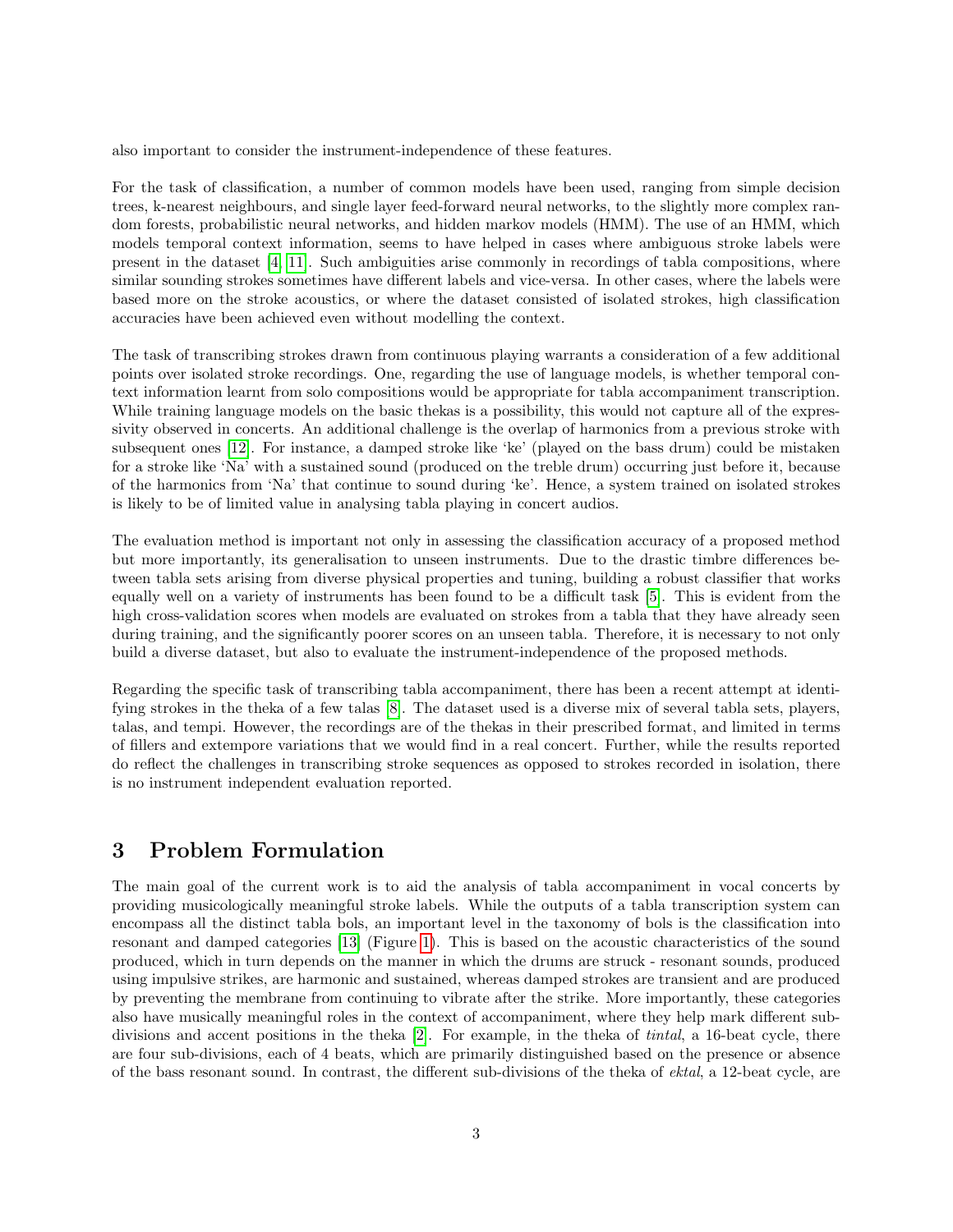<span id="page-3-0"></span>

| Stroke                              | Acoustic                                                      |
|-------------------------------------|---------------------------------------------------------------|
| Category                            | Characteristics                                               |
| Damped (D)                          | No sustained harmonics,                                       |
| (Ti, Ta, Tak, Ke,                   | only a burst of energy                                        |
| Tra, Kda)                           | at the onset                                                  |
| Resonant                            | One or more strong                                            |
| Treble (RT)                         | harmonics in the 200-2000 Hz                                  |
| (Na, Tin, Tun)                      | range persist after the onset                                 |
| Resonant                            | Usually a single strong                                       |
| Bass (RB)                           | harmonic close to 100 Hz                                      |
| (Ghe, Dhe, Dhi)                     | persists after the onset                                      |
| Resonant<br>Both (B)<br>(Dha, Dhin) | Both the above characteristics<br>of resonant treble and bass |

Figure 1: Classification of tabla bols based on the drum that is struck and the nature of the sound produced [\[13\]](#page-14-12)

Table 1: The four target tabla stroke categories of the transcription and their acoustic characteristics.

distinguished based on whether they contain damped or resonant strokes.

We therefore look at transcribing tabla into the following four categories - **Damped, Resonant Treble**. Resonant Bass, and Resonant Both, based on which drum is struck and whether the sound is resonant or damped. The damped category refers to strokes that do not have a sustained decay and includes all such strokes produced either by striking one of the drums or both simultaneously (each producing a damped stroke). The resonant treble and resonant bass categories correspond to strokes that produce sustained sounds on the corresponding drums (while the other drum either remains silent or produces a damped sound). Resonant both refers to strokes that are played simultaneously on both the drums, each of which results in a sustained sound. The acoustic characteristics of each category are described in Table [1,](#page-3-0) and Figure [2](#page-4-0) shows the spectrograms for an example stroke of each category. Although a transcription into the exhaustive list of bols could be followed by then mapping the labels to any reduced set of categories, a more reasonable and also useful formulation of the problem, given the scarcity of data, is to classify each stroke directly into the required categories.

### 4 Dataset Description

The test data for our experiments was carefully chosen to closely resemble a realistic accompaniment scenario. Since most public concert audios are not available in a multi-track format with instruments recorded in perfect isolation, it was necessary for us to build such a dataset. For this, we first obtained solo singing audios from expert singers, and then got expert tabla players to play the corresponding tabla accompaniment while listening to the pre-recorded vocals over headphones. There are a total of 10 such aligned vocal-tabla audio pairs, spanning a net duration of nearly 20 minutes, and yielding about 4500 strokes. 6 of the compositions are in madhya lay tintal  $(130 - 160$  BPM), and the rest are in one each of jhaptal and bhajani theka in madhya lay, and tintal and dadra in drut lay ( $\approx 250$  BPM). The accompaniment was played by 2 different musicians for half of the tracks each, with one of the players using 2 different tabla sets based on the tonic of the singing (there are thus a total of 3 distinct tabla sets each of different tuning). All the tabla audios were recorded at a sampling rate of 44.1 kHz in quiet environments using professional microphones.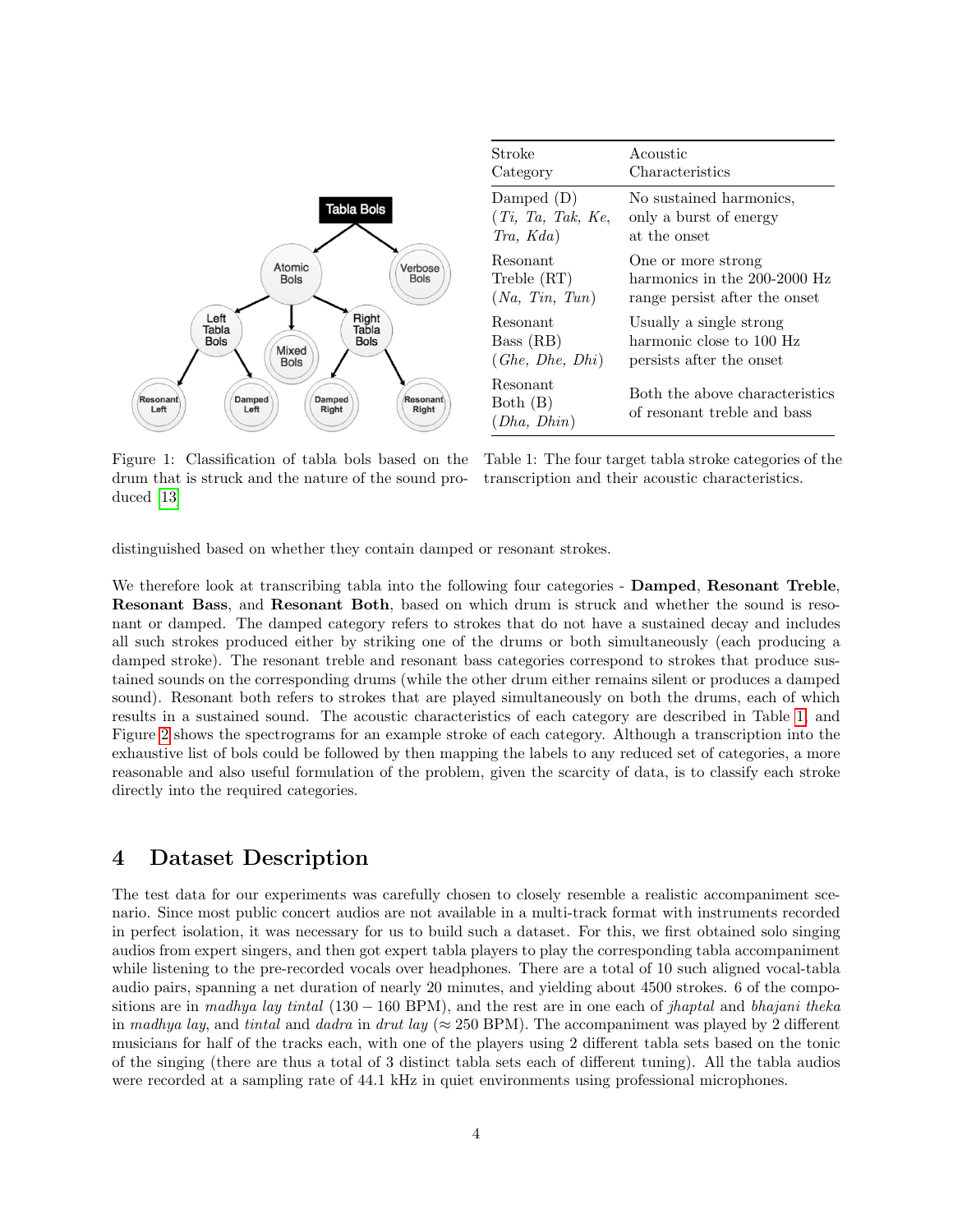<span id="page-4-0"></span>

Figure 2: Magnitude spectrograms of a stroke from each of the four target stroke categories (spectrum shown up to 4 kHz for better visualisation of the strong harmonics whose frequency support distinguishes the resonant bass and treble strokes).

On the other hand, given the expensive nature of collecting such data, we obtained the data for training our classification model from three available sources of tabla solo playing, each recorded in the absence of a lehra (melodic accompaniment), as described in Table [2.](#page-5-0) The PP and AS subsets consist of about 20 recordings each of short tabla solo compositions (5 of which are common), with each track between 10 and 30 seconds long. The AHK subset has seven short excerpts from a solo concert recording, each between 30 and 60 seconds long. The recording, taken from YouTube<sup>[2](#page-4-1)</sup>, is of poorer quality and at a lower sampling rate of 16 kHz. The excerpts were chosen by excluding portions of extremely fast playing that are difficult to annotate. Each of these subsets corresponds to a single unique tabla set and player.

The PP and AS subsets are available along with time-aligned bol annotations. These bols were mapped according to their acoustic characteristics to the four stroke categories, for the purpose of this study. As for the AHK and test sets, the annotation was performed manually with the help of Audacity<sup>[3](#page-4-2)</sup> by the first author (a tabla student) and an intern in the same lab. To aid the manual annotation process, stroke onsets were first determined automatically using an automatic onset detection algorithm (Section [5.1\)](#page-5-1). In order to make up for missed soft onsets, a fairly low threshold was used while picking the peaks in the onset detection signal. This resulted in some false alarms, but ensured that soft onsets were also detected, thus requiring the annotator to not add any onsets, but only remove the false alarms and appropriately label the correct onsets.

<span id="page-4-2"></span><span id="page-4-1"></span><sup>2</sup><https://www.youtube.com/watch?v=mEFr1Tp801M>

 $3Audacity$  software is copyright © 1999-2020 Audacity Team. The name Audacity R is a registered trademark of Dominic Mazzoni.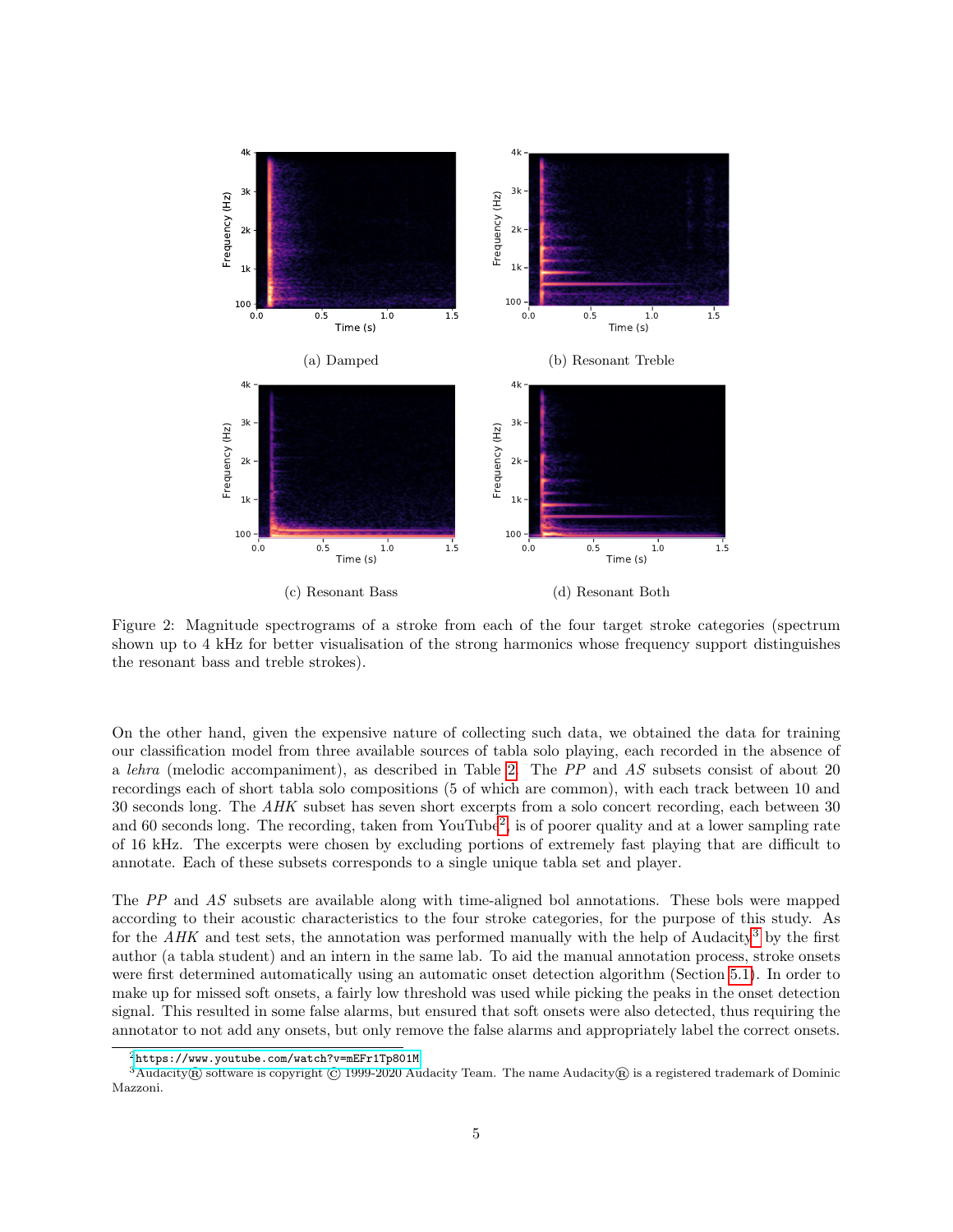<span id="page-5-0"></span>

| Name        | Source                                   | Nature of playing                                | Duration            | $#$ strokes |
|-------------|------------------------------------------|--------------------------------------------------|---------------------|-------------|
| <b>PP</b>   | Rohit and Rao $(2018)$ [14]              | Solo compositions                                | 7 mins.             | 2848        |
| AS          | Rohit and Rao $(2019)$ [15]              | Solo compositions                                | 5 mins.             | 1432        |
| <b>AHK</b>  | Tabla solo concert<br>audio from YouTube | Solo compositions<br>interspersed with theka     | 6 mins.             | 2400        |
| <b>Test</b> | Recordings made<br>for this study        | Isolated accompaniment<br>to pre-recorded vocals | $20 \text{ mins}$ . | 4470        |

<span id="page-5-2"></span>Table 2: Description of the training (PP, AS, AHK) and testing datasets



Figure 3: Distribution (% count) of strokes across categories in the training and testing sets.

The distribution of strokes across the four categories in each of these subsets is shown in Figure [3.](#page-5-2) Comparing these with the test set, we see a few similarities as well as differences. In all the subsets (train and test), the damped category is the most populated and resonant bass is the least populated. The high count of damped strokes can be attributed, in the case of solo playing, to the nature of solo compositions - they contain more damped strokes to allow playing at high speeds, and in the case of accompaniment, to fillers and expressive embellishments. Further, in the test set, the resonant both category has a higher count than any of the training subsets, possibly because of the dominant nature of such strokes in accompaniment playing (for instance, the theka for tintal has 12 out of its 16 strokes of this kind).

### 5 Methods

In the present study, we follow the same 'segment and classify' approach, where stroke onsets are first determined and the labels are then assigned to the segmented strokes. Each segment is the duration from the onset of a stroke to the onset of the subsequent stroke. We extract features on these segments and provide the feature vectors to a random forest classifier model to predict the stroke category. All the tabla audios (training and testing) are first down-sampled to 16 kHz, since the AHK set is not available at 44.1 kHz.

#### <span id="page-5-1"></span>5.1 Onset Detection

Given the well-studied nature of onset detection, especially for percussive sounds, we make use of a common onset detection method called the High Frequency Content, and experiment with the post-processing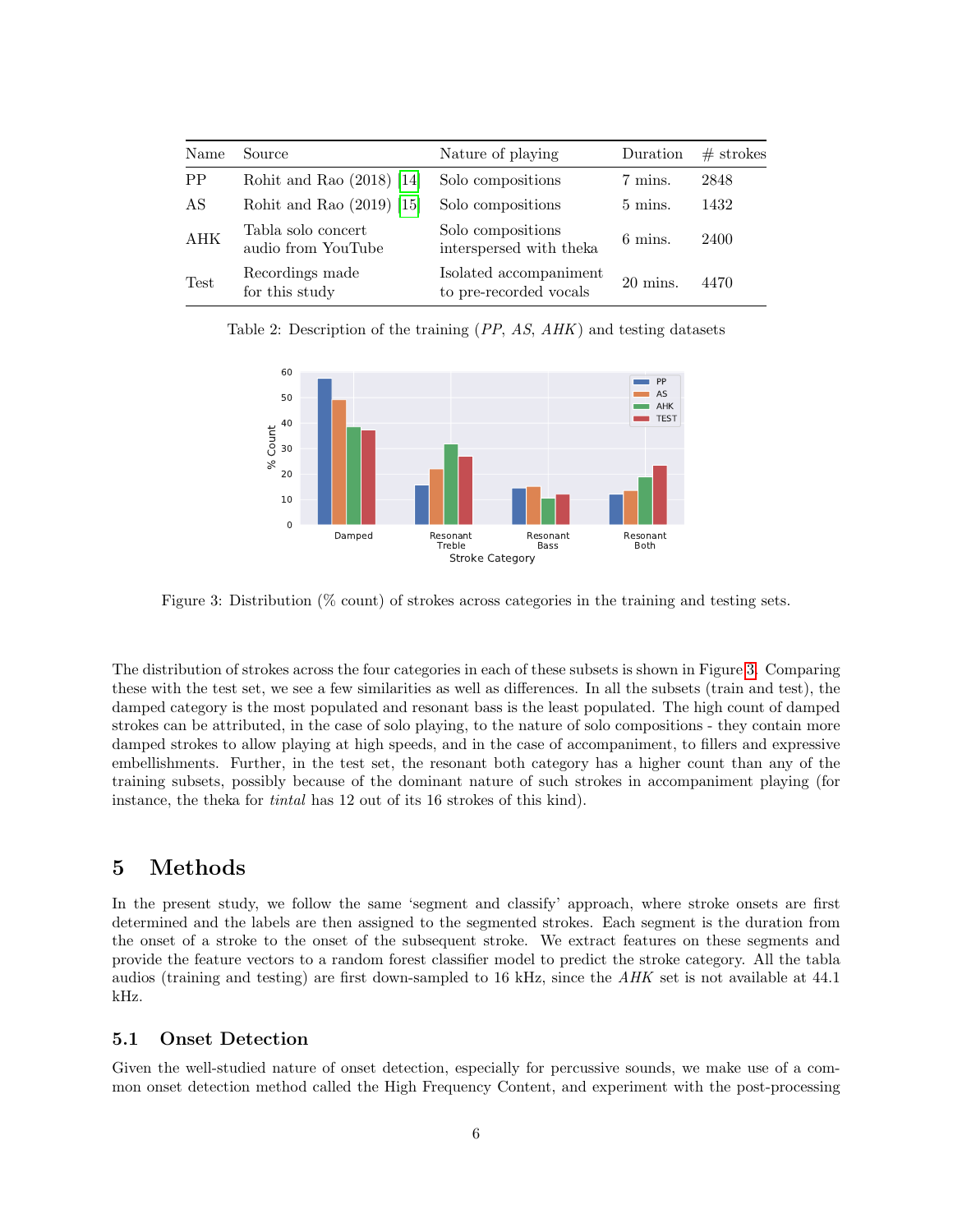hyperparameters to arrive at the best settings for our data. This method involves calculating the frequencyweighted sum of the magnitude spectrum to indicate the onset strength in each frame [\[16\]](#page-14-15). The implementation is as provided in the software library Essentia [\[17\]](#page-14-16), with the window and hop size values set to 25 ms and 5 ms, respectively. The post-processing step involves smoothing the onset detection signal and then picking the peaks above a certain threshold [\[18\]](#page-15-0). The size of the moving average filter (delay) used for smoothing and the threshold value for peak-picking (alpha) are hyperparameters that we experiment with. We first iteratively evaluate each of the methods on the training set using a grid of values for alpha and delay, and pick the pair of values that results in the highest f-score. Then, we keep these values fixed and evaluate the onset detector on the test set.

#### 5.2 Feature Extraction

The features we use in this work are modeled on those used in previous tabla transcription methods (as reviewed in Section [2\)](#page-1-1), along with a few important modifications and additions. The total set of features, 49 in all, is given in Table [3.](#page-6-0) Some of the features are calculated separately on band-passed versions of the signal. Given that our four-way target stroke classes are based closely on the differences in the resonant characteristics of each drum, we decide on the following ranges for the bands: 50 - 200 Hz to capture the base and 200 - 2000 Hz to capture the treble harmonics. These ranges are kept broad in order to capture a wide F0 range of each drum, similar to the bands used in [\[4\]](#page-14-3). They could, however, be tuned based on the tabla as well, by first identifying the range of harmonic frequencies of each drum, as done previously (for the treble drum alone) in [\[13\]](#page-14-12). This could be achieved by analysing a few resonant strokes of each drum, which, in a testing scenario, could be provided manually.

<span id="page-6-0"></span>

| Category | Feature                                          | Count                                                                                                                   |  |  |
|----------|--------------------------------------------------|-------------------------------------------------------------------------------------------------------------------------|--|--|
| Spectral | Spectral Centroid<br><b>Skewness</b><br>Kurtosis | $2 \text{ (mean, stdev.)}$                                                                                              |  |  |
|          | MFCC                                             | $13 \pmod{2}$                                                                                                           |  |  |
|          | Flux (onset strength)<br>Energy                  | $\left. \begin{array}{l l} 1 \ (\text{max.}) \\ 3 \ (\text{sum, mean, stdev.}) \end{array} \right\}$ x 2 (bass, treble) |  |  |
|          | Log Attack Time                                  | 1                                                                                                                       |  |  |
|          | Temporal Centroid                                | 1                                                                                                                       |  |  |
|          | Zero Crossing Rate                               | $2 \text{ (mean, stdev.)}$                                                                                              |  |  |
| Temporal | Early Decay Rate & Intercept                     |                                                                                                                         |  |  |
|          | Late Decay Rate & Intercept                      | $\begin{array}{c} 2 \\ 1 \end{array}$<br>$\Big\{$ x 2 (bass, treble)                                                    |  |  |
|          | $R^2$                                            |                                                                                                                         |  |  |
|          | Spline Knot Location                             |                                                                                                                         |  |  |
| Delta    | Sum and Mean Energy                              | $\boldsymbol{2}$                                                                                                        |  |  |
|          | Late Decay Rate                                  | $\ge$ 2 (bass, treble)<br>1                                                                                             |  |  |
|          | Total                                            | 49                                                                                                                      |  |  |

Table 3: The set of features used for stroke classification.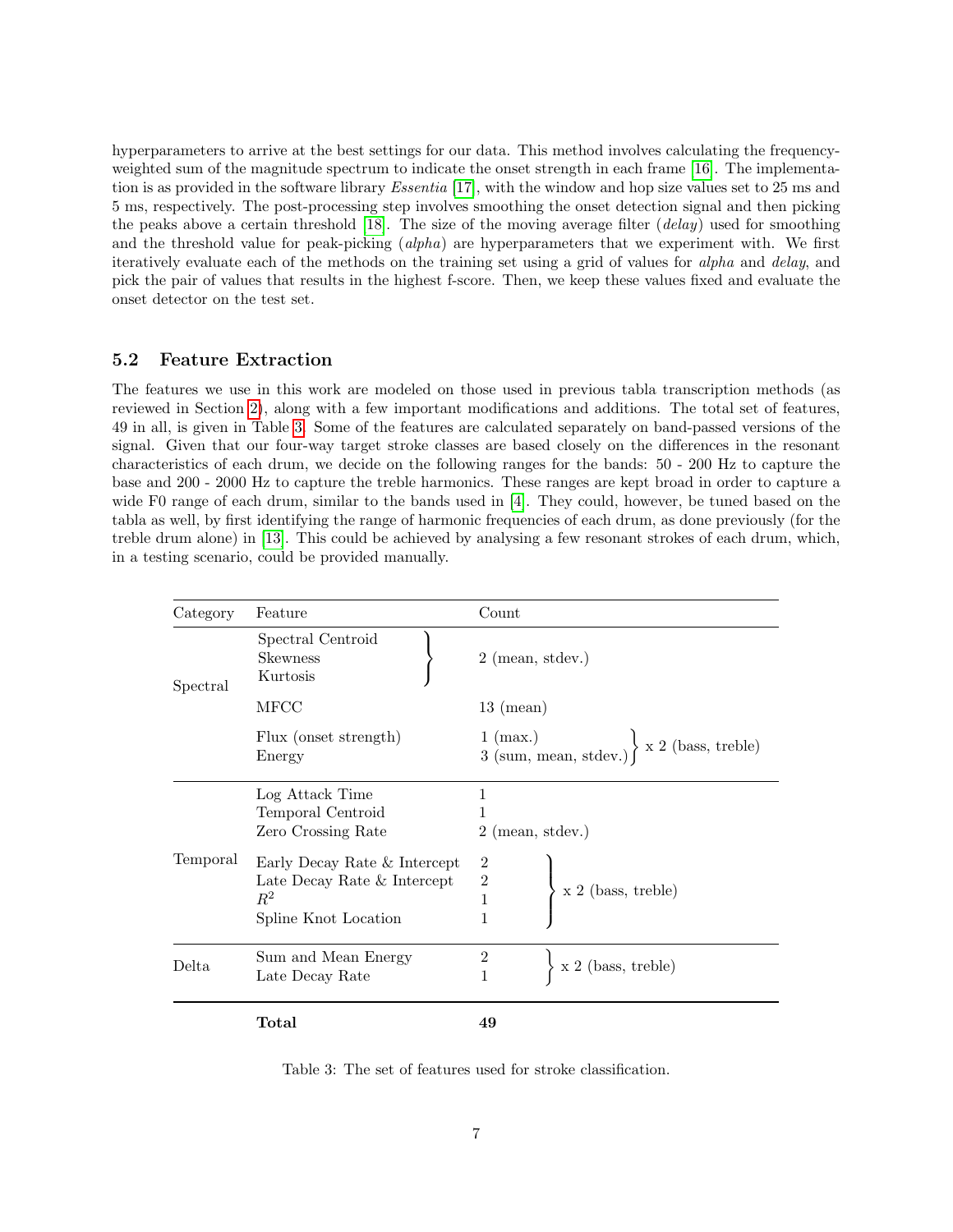<span id="page-7-0"></span>

Figure 4: Band-wise log-transformed short-time energy envelopes (marked by 'x') of a stroke from (a) Damped and (b) Resonant Both categories, along with the best spline fit (solid lines).

All the spectral features, and the temporal zero-crossing rate feature, are calculated frame-wise on overlapping short-time frames of size 25 ms, with a hop of 5 ms, over the entire stroke segment. The shape-related spectral features (spectral centroid, skewness, and kurtosis) are summarised using the mean and standard deviation, MFCC using the mean, flux using the maximum, and energy using the sum, mean, and standard deviation. The other two temporal features - log attack time and temporal centroid are calculated from the amplitude envelope of the entire time-domain audio signal of the stroke segment. The implementation provided by Essentia is used for each of these features.

For the remaining temporal features, the short-time energy envelope serves as the base. A logarithmic transformation is first applied to make the decay portion (the part beyond the peak) of the envelope more linear. By observing a few plots of band-wise log-scaled short-time energy envelopes (Figure [4\)](#page-7-0), we see that the decay portion usually consists of two parts (early and late), and the differences between the stroke categories seem to be based on the rates of these decays. For instance, the decay patterns in both the bands are quite similar for the damped stroke, with the late portion mostly corresponding to noise, whereas in the resonant both stroke, the bands contain smooth decays at different rates. Therefore, to capture the distinctive nature of the decay, a linear spline model is fit to the decay portion. The 'knot' location for the fit, which is the point of inflexion, is automatically estimated as the point that yields the combined best fit for the two linear segments, in the sense of the harmonic mean of the  $R^2$  values of each fit. The slopes of both the line segments, their y-intercepts, the harmonic mean of the  $R^2$  values, and the knot location are all used as features. The terms 'early' and 'late' are used to refer to the two line segments in terms of their relative positions. The use of decay-related parameters as features is reported in [\[13\]](#page-14-12). However, a key difference here is the use of a linear spline fit to the log-scaled envelope instead of a single exponential fit to the un-scaled envelope as done previously.

Finally, to help determine whether the measured characteristics of a stroke are not corrupted by possible overlap from a previous stroke, we incorporate delta features. These are calculated as the difference between the values in a given and its previous stroke for the following six features - bass and treble late decay rates, and the sum and mean of base and treble short-time energy values.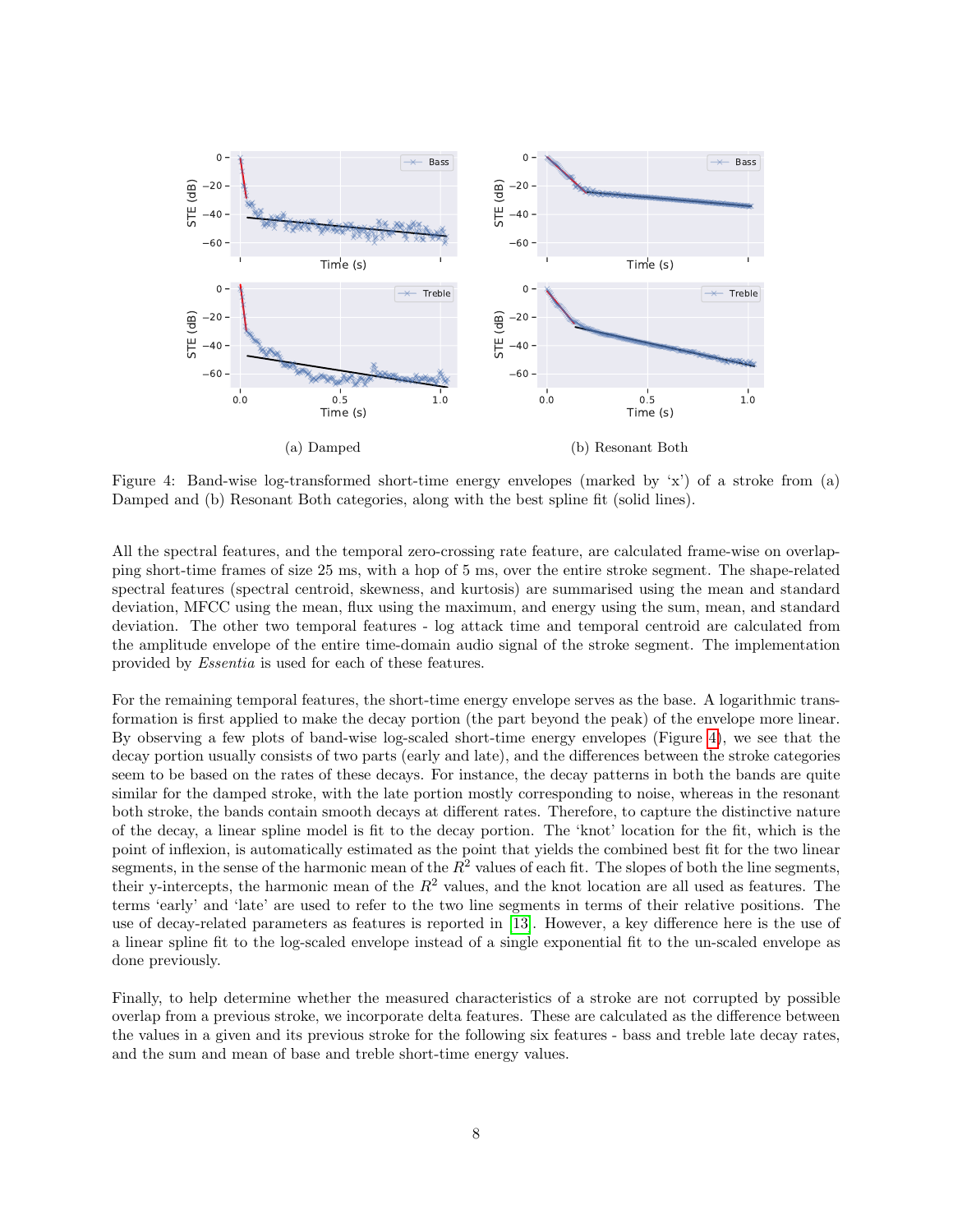### 5.3 Stroke Classification

For stroke classification, we use a random forest classifier, with the implementation provided in the scikitlearn library [\[19\]](#page-15-1). A random forest classifier is an ensemble of decision trees in which the output is determined by a majority vote across all the trees. The main motivation behind its design is to prevent the overfitting that is commonly observed in the case of a single decision tree. This model is also useful because it lends itself well to an analysis of the important features in the input data (given by the 'feature importances ' attribute of a trained model). The input to the model is a feature vector comprising all the features listed in Table [3,](#page-6-0) extracted on a single stroke segment, and the target is one of the four stroke categories. For our initial experiments, we set the number of trees in the forest to 200, the 'max features' parameter to 'sqrt', and the 'bootstrap' parameter to 'True' (Section [5.3.1\)](#page-8-0).

#### <span id="page-8-0"></span>5.3.1 Feature Selection and Hyperparameter Tuning

The subset of features that are most relevant and non-redundant can be obtained via a recursive feature elimination (RFE) strategy. This method uses a classifier like the random forest to first estimate the relative feature importances, and then removes the least important ones recursively until a desired number of features is obtained. In order to obtain the optimum number of features, it is performed in a cross-validation setting on the training set, where a second classifier model is trained and evaluated on separate folds to obtain the average cross-validation accuracy at a given number of selected features. By repeating this for different values of the number of selected features and recording the average classification score in each case, a suitable point on this curve can be chosen while trading off performance for complexity.

An important step in extracting the best performance out of a classifier is the optimization of its hyperparameters. In the case of the random forest, these determine various aspects of the model complexity and help control the trade-off between bias and variance - a more complex model increases the variance while a simpler model increases the bias. In the present work, we look at optimizing the following hyperparameters - number of trees, maximum allowed depth of each tree, size of the subset of features given to each tree (also called 'max features'), and the use of bootstrapping in sampling subsets of the training data. The optimization is carried out by sampling 40 random combinations of these hyperparameters from a grid of values and evaluating each combination in terms of the average cross-validation score on the training set. The use of cross-validation here is intended to not bias the model towards our test set of accompaniment audios in the process of tuning the model hyperparameters.

#### 5.3.2 Data Augmentation and Balancing

A recurring problem that has been noted by authors in some of the previous work on tabla transcription is the scarcity and limited diversity of available datasets. The process of building large, accurately annotated datasets is, in general, extremely cumbersome, but especially so in the case of instruments like tabla, which cannot be synthesized realistically using existing software or electronic instruments (most software only has recorded samples of short loops). This motivates the use of effective data augmentation strategies where available labeled data is transformed in different ways that do not change the validity of the labels, thus offsetting to an extent the need to collect more data.

For our present work, we investigate the following three general data balancing and augmentation methods - repeating the data samples (repeated oversampling), interpolating in the feature space, and pitch-shifting the audios. For pitch-shifting, we use the function provided in the software library librosa [\[20\]](#page-15-2), and only consider the three resonant stroke categories (since damped strokes do not contain a pitched component). Each stroke's audio signal is pitch-shifted by each of 4 semitone levels: {-0.5, -0.25, 0.25, 0.5}. This rather small range of shifts compares well with the allowed range for a high-pitched tabla of a small-diameter, which is what the tabla sets in our training set resemble [\[21\]](#page-15-3).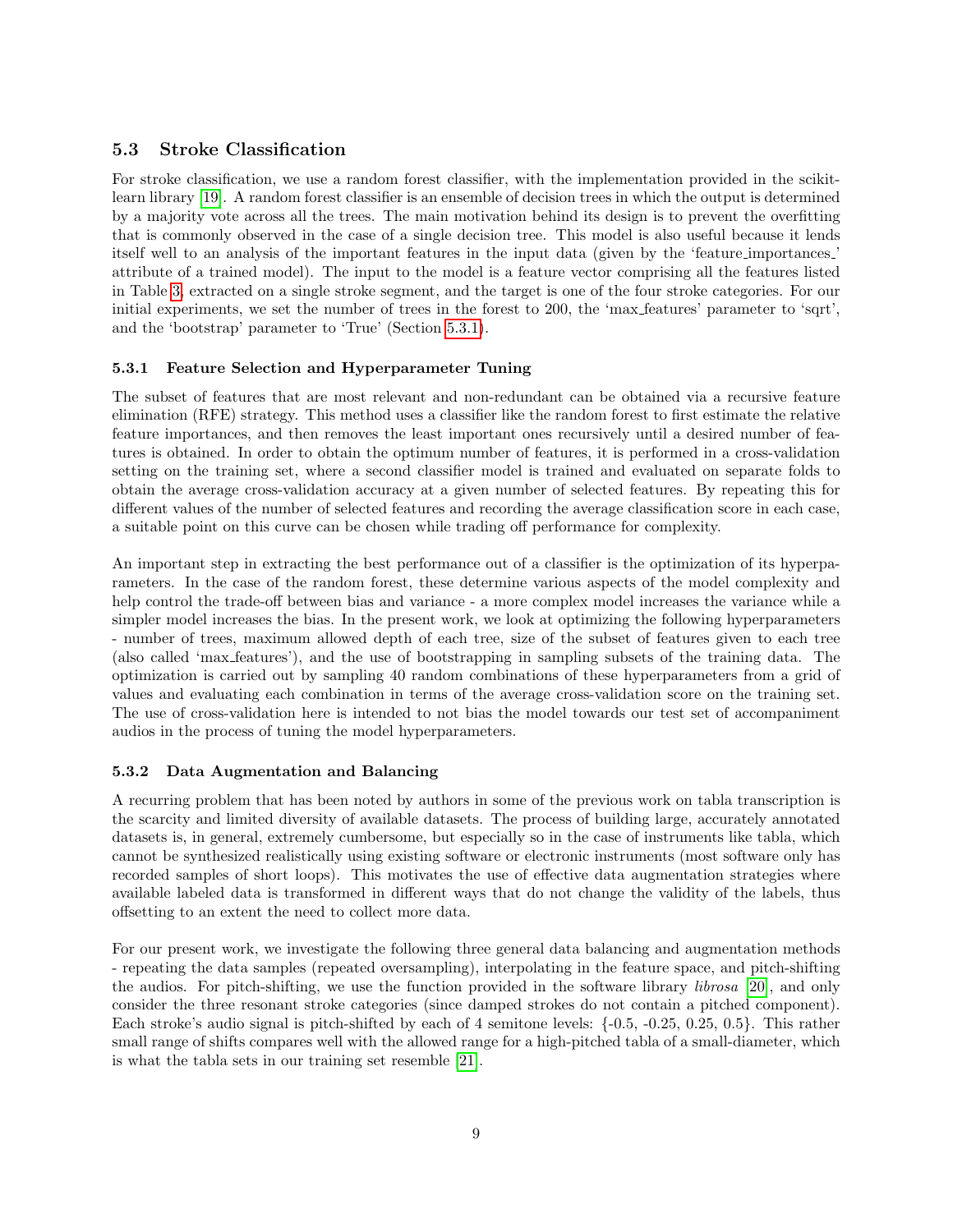Given that our dataset is also highly imbalanced in terms of the distribution of examples across the four categories, we use the methods of repeated oversampling and interpolation as required to achieve a balanced distribution. That is, we augment samples in all the categories except the majority class, until a balance is obtained. For the interpolation, we use an algorithm called *SMOTE* (Synthetic Minority Oversampling Technique) [\[22\]](#page-15-4). This uses a k-nearest neighbours method to first estimate the k samples nearest to a given data sample, after which, between every pair of the given sample and a neighbour, a new feature vector is sampled by linearly interpolating between the feature vector pair. The implementation for this is as provided in the library imbalanced-learn [\[23\]](#page-15-5).

### 6 Results and Discussion

For the stroke onset detection task, the commonly used metrics for evaluation are the precision, recall, and f-score, which are calculated by determining the correct and incorrect onset predictions. A correctly detected onset ('hit') is one that lies within a tolerance window (50ms wide) about an unmatched ground truth onset [\[24\]](#page-15-6). The average f-score is calculated as the mean value across all the tracks in a dataset. After the hyperparameter tuning, we obtain a best f-score of 0.972 on the training set, while on the test set, we obtain a comparably high f-score of 0.965.

To report stroke classification performance, we use the accuracy as well as average f-score, calculated by averaging the per-class f-score value. We perform cross-validation in a 'Leave-One-Tabla-Out' (LOTO) format, consisting of 3 folds, one each corresponding to each of the 3 tabla sets in the training dataset. This prevents the samples from a given tabla from being present in both the training and evaluation folds and therefore results in a more realistic evaluation of performance. The LOTO-CV results are reported for each of the 3 tabla sets in Table [4](#page-10-0) which also provides the test set performance from a model trained on all the 3 solo tabla training sets. We present different data augmentation and balancing strategies, including some combinations of the two. The baseline method refers to training the classifier on just the originally available dataset. Among the different methods, the use of pitch-shifting leads to a significant rise in the test set score, while resulting in no improvement over the baseline in the average cross-validation f-score. On the other hand, the other two data balancing strategies (repeated oversampling and SMOTE) improve the average CV scores, mainly due to an improvement on the AS set alone, while not positively affecting the test set scores (even when performed along with pitch-shifting). This indicates that the latter two methods are perhaps resulting in an overfit on the training data, whereas the pitch-shifting method is helping the model generalise better. Further, among the three training sets, we see a consistently poorer CV performance on the AHK set, while the other two are comparable.

From Figure [5,](#page-10-1) which shows the confusions in stroke label predictions on the test set, we see that the model is clearly biased towards the 'damped' class in the baseline method due to the large class imbalance in the training set. With the use of pitch-shifting augmentation, the errors in all the resonant categories reduce, but at the cost of a slight increase in errors in the damped category. Most of the remaining errors are in the resonant bass and resonant both categories. To help explain the previously noted drop in CV accuracies in the course of pitch-shifting based augmentation, we look at the class-wise precision and recall values on the AS set alone when it is evaluated in the LOTO-CV procedure (Table [5\)](#page-11-0). Also reported is the 'balanced accuracy' - the average per-class accuracy, which is more suitable for evaluating the performance on imbalanced datasets. The significant drop in the recall value for the damped stroke with the use of pitch-shifting, coupled with its higher count in the dataset, brings out the reason for a drop in the overall accuracy. However, the balanced accuracy improves with the use of pitch-shifting augmentation, and further, with SMOTE. Further, the opposite trends in the precision and recall values for the resonant stroke categories with the use of pitch-shifting explain the lack of improvement in the CV f-score.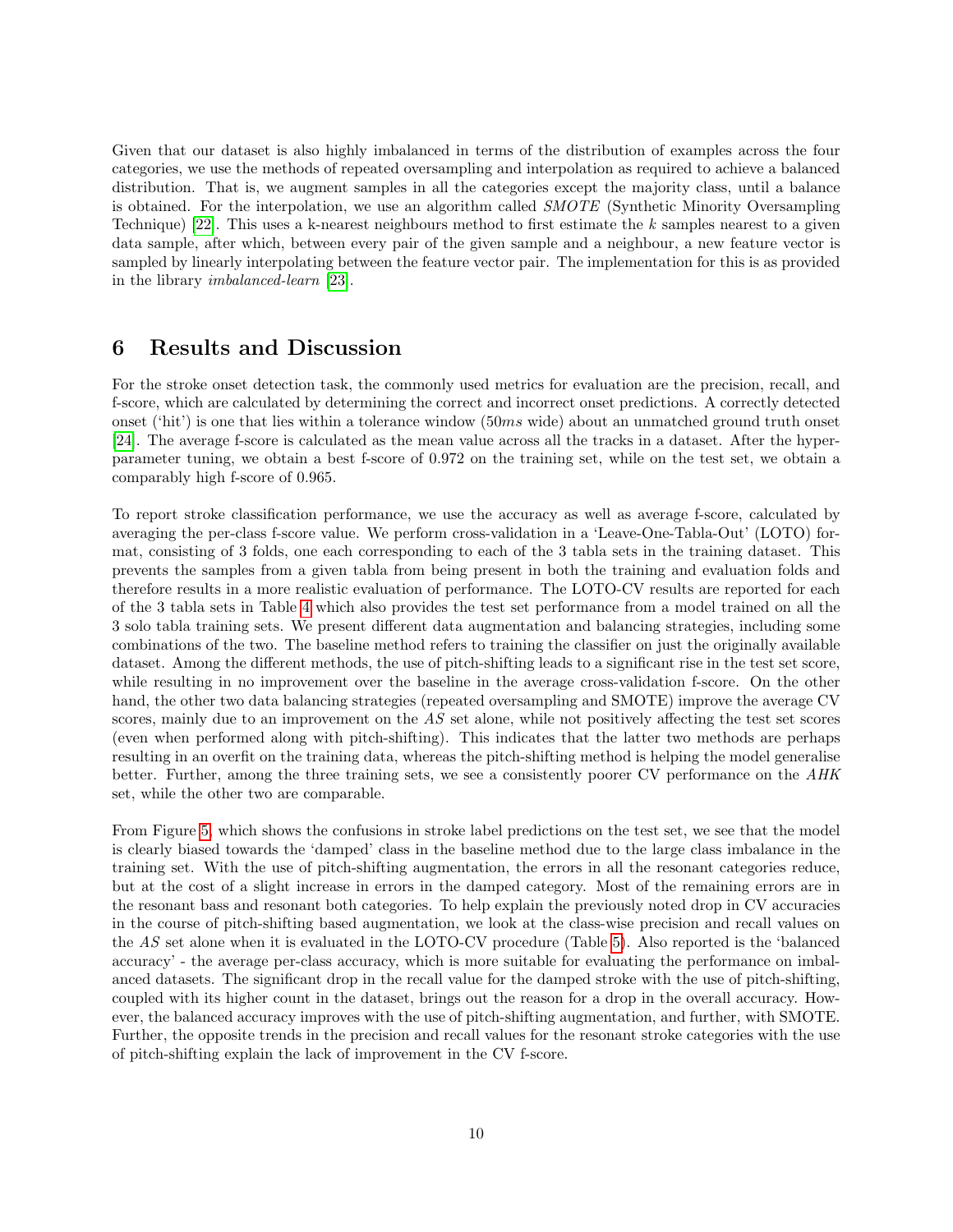<span id="page-10-0"></span>

|                                         | Cross-validation scores |      |      |         |      |      | Test set |        |      |       |
|-----------------------------------------|-------------------------|------|------|---------|------|------|----------|--------|------|-------|
| Method                                  | Accuracy                |      |      | F-score |      |      |          | scores |      |       |
|                                         | PP                      | A S  | A HK | Mean    | PP   | AS   | A HK     | Mean   | Acc. | F-sc. |
| <b>Baseline</b><br>(no augmentation)    | 0.80                    | 0.73 | 0.57 | 0.70    | 0.70 | 0.58 | 0.49     | 0.59   | 0.59 | 0.50  |
| Repeated<br>oversampling                | 0.80                    | 0.74 | 0.57 | 0.70    | 0.70 | 0.62 | 0.49     | 0.60   | 0.59 | 0.51  |
| <b>SMOTE</b>                            | 0.79                    | 0.76 | 0.57 | 0.70    | 0.70 | 0.67 | 0.49     | 0.62   | 0.59 | 0.51  |
| Pitch-shifting                          | 0.76                    | 0.66 | 0.55 | 0.66    | 0.69 | 0.58 | 0.49     | 0.59   | 0.65 | 0.60  |
| Pitch-shifting<br>$+$ Rep. Oversampling | 0.76                    | 0.67 | 0.56 | 0.66    | 0.69 | 0.61 | 0.49     | 0.60   | 0.64 | 0.59  |
| Pitch-shifting<br>$+$ SMOTE             | 0.76                    | 0.70 | 0.56 | 0.67    | 0.69 | 0.62 | 0.48     | 0.60   | 0.64 | 0.58  |

Table 4: Leave-One-Tabla-Out cross-validation scores (on each fold and the mean) and the test set scores for stroke classification using the various augmentation methods (the highest mean CV and test scores obtained are highlighted in bold).

<span id="page-10-1"></span>

Figure 5: Confusions in the test set stroke classification with (a) baseline method and (b) pitch-shifting augmentation. (D: 'Damped', RT: 'Resonant Treble', RB: 'Resonant Bass', B: 'Resonant Both')

In Table [6,](#page-11-1) we offer a comparison of our baseline cross-validation results (without any augmentation) with a few relevant tabla transcription results from the literature. We also evaluate our method using a random 3-fold CV (as opposed to the LOTO-CV reported in Table [4\)](#page-10-0) to aid this comparison. The dataset size, number of tabla sets, number of target classes, and modes of evaluation are all different in each of the methods. Some of the scores are reported as ranges because the average accuracy reported by Chordia is calculated over a number of individual results on a few subsets of the data. Some of these subsets include single tabla sets out of the total of 7, contributing sometimes to the high average accuracy. Hence, the ranges reported here are an attempt to cover the whole set of accuracies reported under the different conditions. A similar approach was taken to arrive at the accuracy range reported for our method as well. Although a direct comparison is difficult due to the larger target class set in the previous methods (comprising all the distinct bols), a key observation is the huge range of LOTO-CV score reported by Chordia [\[5\]](#page-14-5), pointing again to the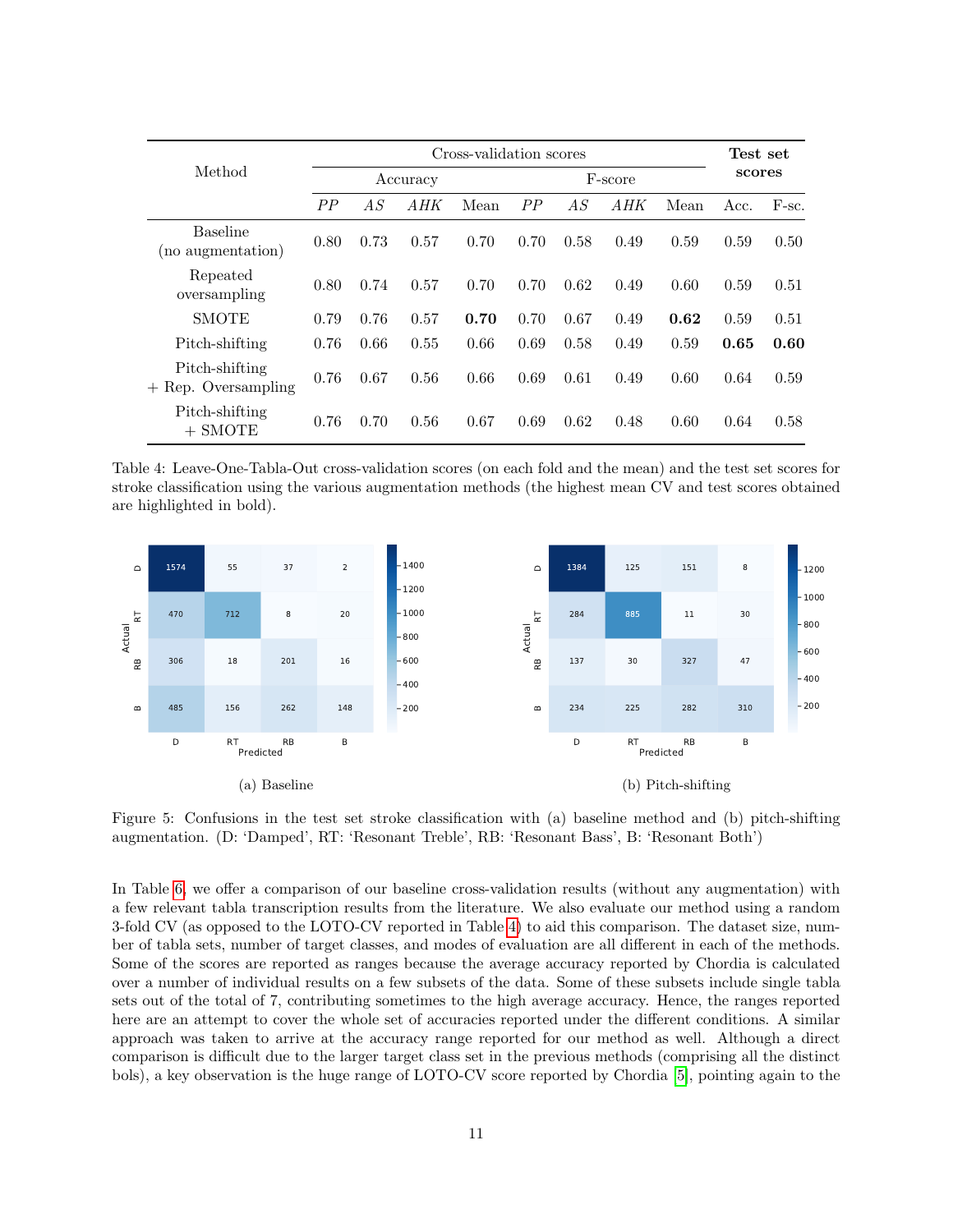<span id="page-11-0"></span>

|                                                                  | Stroke category      |                      |                      |                      |                      |                      |                      |                      | <b>Balanced</b>      |
|------------------------------------------------------------------|----------------------|----------------------|----------------------|----------------------|----------------------|----------------------|----------------------|----------------------|----------------------|
| Method                                                           | I)                   |                      | RT                   |                      | RВ                   |                      | В                    |                      | accuracy             |
|                                                                  | Prec.                | Rec.                 | Prec.                | Rec.                 | Prec.                | Rec.                 | Prec.                | Rec.                 |                      |
| <b>Baseline</b><br>Pitch-shifting<br>Pitch-shifting<br>$+$ SMOTE | 0.82<br>0.93<br>0.92 | 0.93<br>0.69<br>0.75 | 0.60<br>0.48<br>0.53 | 0.95<br>0.96<br>0.96 | 0.86<br>0.71<br>0.74 | 0.20<br>0.36<br>0.39 | 0.63<br>0.45<br>0.50 | 0.29<br>0.39<br>0.43 | 0.59<br>0.60<br>0.63 |

<span id="page-11-1"></span>Table 5: Class-wise validation scores on the AS set in the LOTO-CV. The balanced accuracy is the average per-class accuracy (suitable for imbalanced datasets).

| Method               | $#$ Target<br>classes | $#$ strokes,<br>tabla-sets | Random<br>CV acc. | LOTO-CV<br>acc. |
|----------------------|-----------------------|----------------------------|-------------------|-----------------|
| Ours                 | 4                     | 6678, 3                    | $0.71 - 0.92$     | $0.57 - 0.80$   |
| Sarkar et. al. [8]   | 10                    | 3964, 7                    | 0.85              |                 |
| Gupta et. al. $[11]$ | 18                    | 8200, 1                    | 0.66              |                 |
| Chordia $[5]$        | $10-16$               | 16384.7                    | $0.77 - 0.94$     | $0.15$ - $0.95$ |

Table 6: Comparing the cross-validation results of our method with previous tabla transcription studies.

larger problem of generalisation to unseen instruments.

Next, we look at the results from the feature selection and model hyperparameter tuning. The plot of average LOTO-CV f-score versus the number of features shows a rise till about 30 features, after which it first plateaus and then dips slightly towards the end (Figure [6\)](#page-12-0). The RFE method was then applied to the entire training set in order to pick the best set of 30 features, and the model tuning was performed only using this subset of all features. At the outset, there was no significant improvement in the average CV f-score compared to the results of Table [4.](#page-10-0) A decrease in the number of trees was not found to cause a significant drop in the f-score, perhaps due to the small size of our dataset. And, as expected, at a given number of trees, setting the maximum features to 'None' (i.e., providing each tree with all features) was found to cause a significant drop in performance due to overfitting.

Finally, given the lower performance on the AHK set in the LOTO-CV, a closer look at it can help analyse the instrument dependence of the task. As a first step, we look at models fit separately on each of the three subsets in the training set, with each subset augmented using the pitch-shifting method. Table [7](#page-12-1) shows the ten most important features according to their contribution to the model fit on each tabla set, in comparison with a model fit on the entire training set. The features highlighted in bold refer to those that are exclusive to a subset. We find that almost all the features are common to the three subsets, although with slightly different rankings. This can be taken as a point in favour of the aptness of the features for the stroke classification task, across tabla sets. However, the feature distributions shown in Figure [7,](#page-13-0) of the top two features (from the last column in Table [7\)](#page-12-1) shed light on the instrument dependence of the feature values. While the distribution of bass onset strength is similar in all the subsets, in the case of treble energy sum, the PP and AS subsets have a similar distribution that is quite different from that of  $AHK$ . This is a likely cause of the poor generalisation of the model.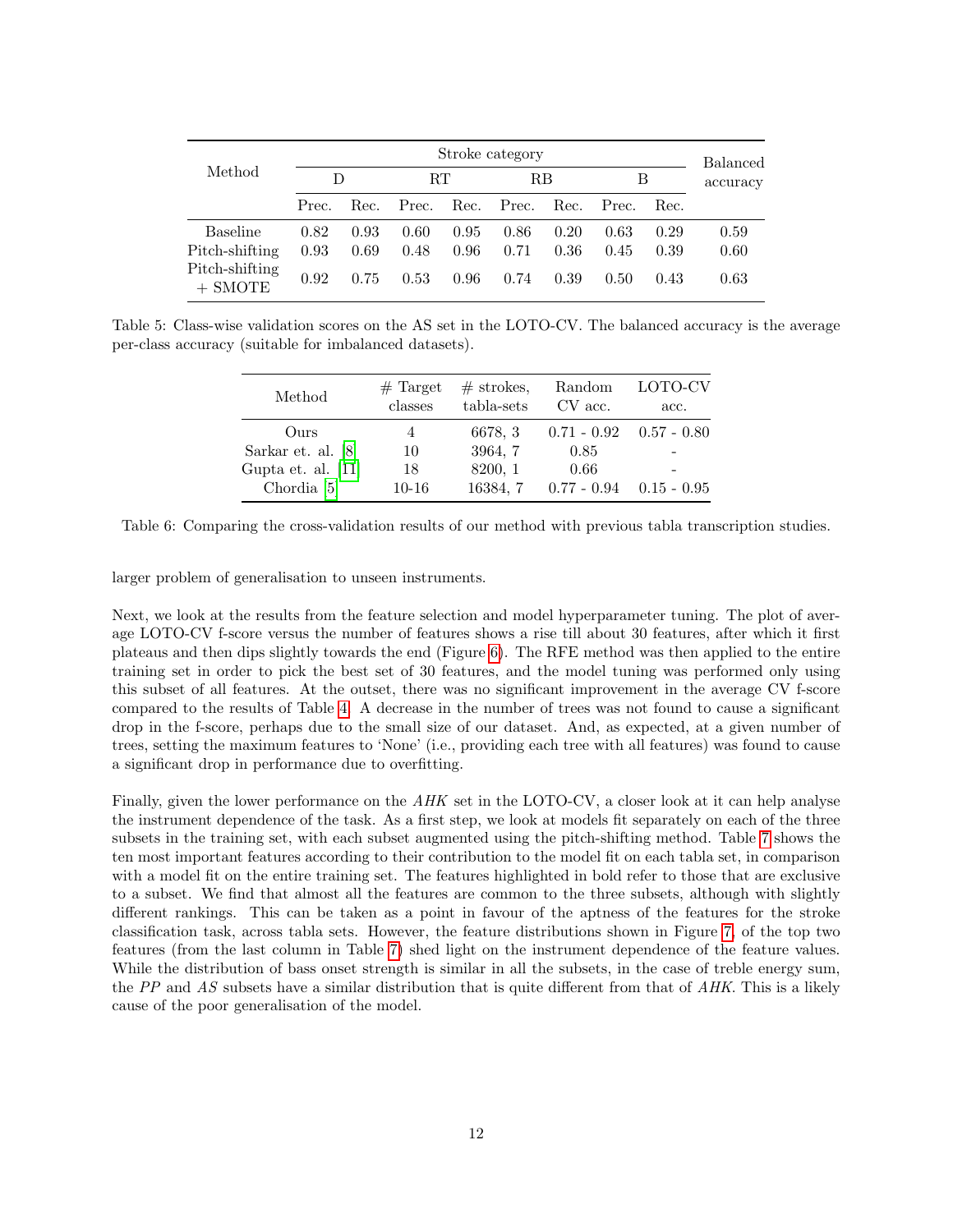<span id="page-12-0"></span>

Figure 6: Plot of average LOTO-CV f-score versus the number of features selected in the recursive feature elimination procedure (RFE). The shaded region represents the standard deviation of the score across the CV folds.

<span id="page-12-1"></span>

| Rank | Feature                 |                         |                         |                         |  |  |  |  |
|------|-------------------------|-------------------------|-------------------------|-------------------------|--|--|--|--|
|      | PP                      | AS                      | AHK                     | All                     |  |  |  |  |
|      | Bass onset strength     | Bass onset strength     | Bass onset strength     | Bass onset strength     |  |  |  |  |
| 2    | Treble energy sum       | MFCC 1                  | MFCC 12                 | Treble energy sum       |  |  |  |  |
| 3    | Treble onset strength   | MFCC 4                  | Treble energy sum       | MFCC 1                  |  |  |  |  |
| 4    | MFCC 3                  | MFCC 3                  | Treble early decay rate | Treble onset strength   |  |  |  |  |
| 5    | Treble early decay rate | Treble energy sum       | Log attack time         | Treble early decay rate |  |  |  |  |
| 6    | MFCC 1                  | Spec. centroid mean     | Spec. centroid stdev.   | MFCC 2                  |  |  |  |  |
|      | MFCC 2                  | Treble onset strength   | Spec. centroid mean     | MFCC 3                  |  |  |  |  |
|      | ZCR mean                | Treble early decay rate | MFCC 2                  | Spec. centroid mean     |  |  |  |  |
| 9    | Log attack time         | ZCR mean                | Bass early decay rate   | Log attack time         |  |  |  |  |
| 10   | MFCC 4                  | MFCC 12                 | ZCR mean                | ZCR mean                |  |  |  |  |

Table 7: The 10 highest ranked features based on importance by a random forest model when fit on different training subsets (entries in bold are features important only to one subset).

### 7 Concluding Remarks

The presented study brings out the challenges in transcribing tabla stroke sequences when labeled training data from the same tabla set is unavailable. Further, the imbalanced nature of the datasets built using recordings of tabla compositions makes it difficult to train an unbiased model, making it necessary to employ appropriate data balancing and augmentation strategies. The use of pitch-shifting augmentation to increase the size of the less populated resonant stroke categories is found to help, but not on all tabla sets - the cross-validation scores do not improve, while the test set scores do. On the other hand, augmenting in the feature space by interpolating between feature vectors improves the cross-validation scores but leads to an overfit when applied to the entire training set, thus not really improving the test set scores. A preliminary analysis of the feature importances in the models trained separately on each tabla set reveals that the same few features are ranked highest in each case. Most of these features are not the standard MFCC or spectral shape-related ones, but happen to be ones that are easier to relate to tabla acoustics (such as onset strength,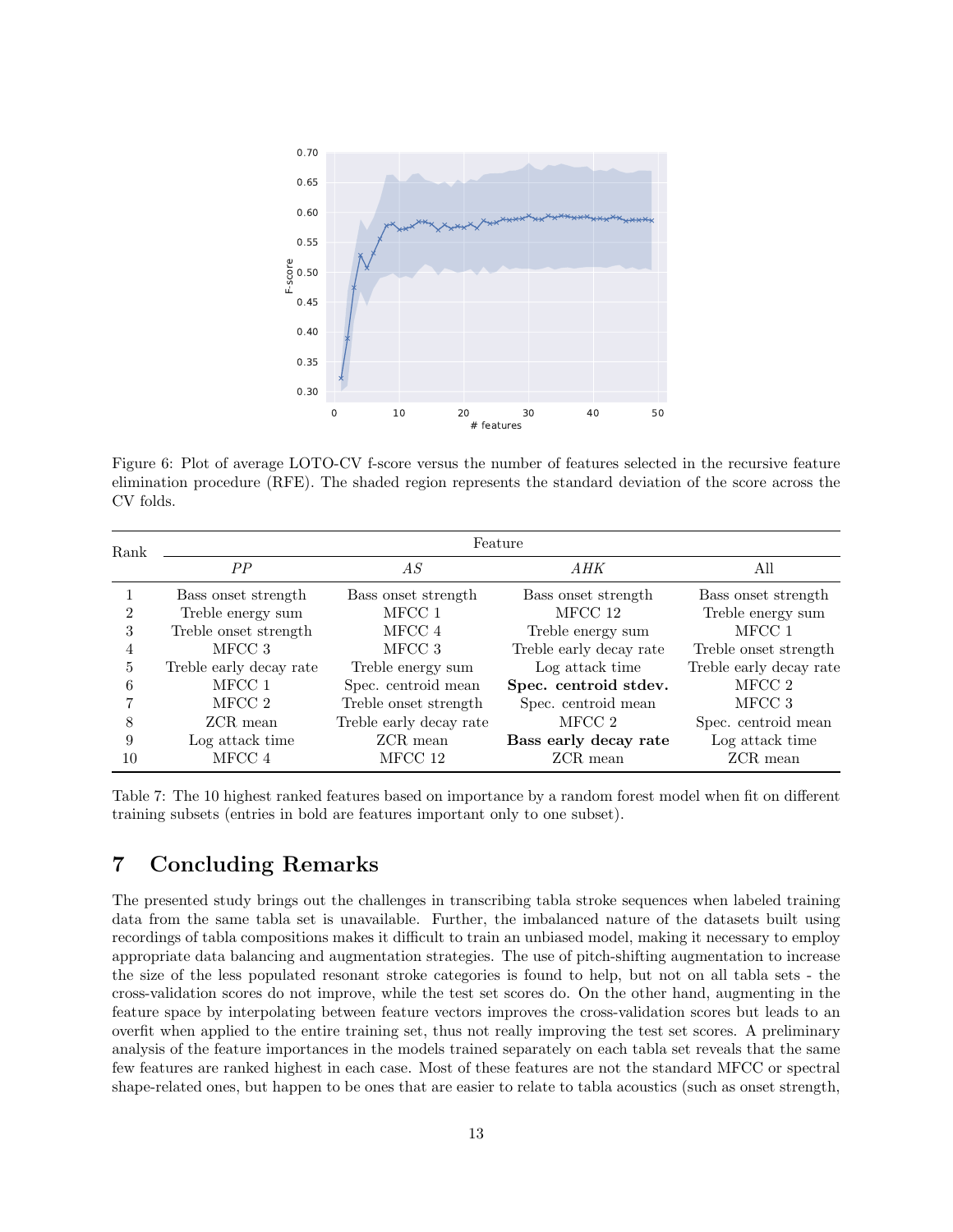<span id="page-13-0"></span>

(b) Bass onset strength

Figure 7: Boxplots of the distributions in each training subset of (a) treble energy sum and (b) bass onset strength. (D: 'Damped', RT: 'Resonant Treble', RB: 'Resonant Bass', B: 'Resonant Both')

decay rate, etc). However, the feature distributions vary significantly across tabla sets consistent with the observed instrument-dependence. Therefore, a way to perform more effective data augmentation would be to selectively transform more features that represent the tabla instrument characteristics. The augmentation methods used in the present work are general and do not leverage any specificity of the task. Future work will target acquiring a larger dataset, possibly using unsupervised labeling to reduce the manual transcription effort. Further, data augmentation methods that modify those acoustic attributes that are not important to the distinctions between strokes will be explored to better embed the necessary diversity in the training dataset. Finally, we look forward to a system that can be coupled with musical source separation to achieve the automatic transcription of tabla accompaniment in the typical context of a vocal concert's mixed audio.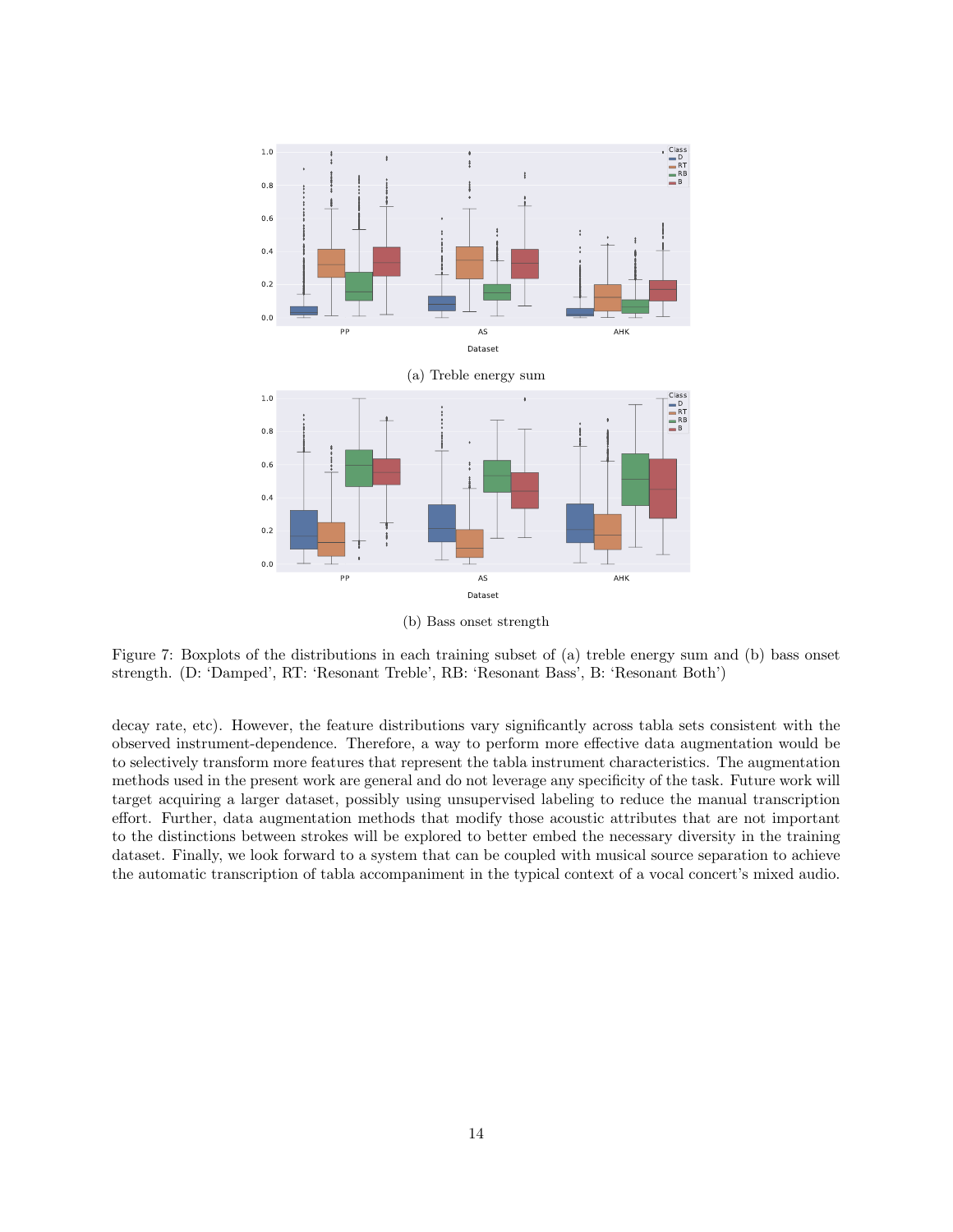# References

- <span id="page-14-0"></span>[1] Bonnie C Wade. Music in India : The Classical Traditions. Prentice-Hall, 1979.
- <span id="page-14-1"></span>[2] Ajay Srinivasamurthy, Andre Holzapfel, Kaustuv Kanti Ganguli, and Xavier Serra. "Aspects of Tempo and Rhythmic Elaboration in Hindustani Music: A Corpus Study". In: Frontiers in Digital Humanities 4 (2017), p. 20.
- <span id="page-14-2"></span>[3] Martin Clayton. "Theory and practice of long-form non-isochronous metres". In: Music Theory Online 26.1 (2020).
- <span id="page-14-3"></span>[4] Olivier Gillet and Gaël Richard. "Automatic labelling of tabla signals". In: Proc. of the 4th Int. Society for Music Information Retrieval Conf. 2003.
- <span id="page-14-5"></span>[5] Parag Chordia. "Segmentation and Recognition of Tabla Strokes". In: Proc. of the 6th Int. Society for Music Information Retrieval Conf. 2005.
- <span id="page-14-7"></span>[6] Subodh Deolekar and Siby Abraham. "Classification of Tabla Strokes Using Neural Network". In: Computational Intelligence in Data Mining - Volume 1. Ed. by Himansu Sekhar Behera and Durga Prasad Mohapatra. Springer India, 2016, pp. 347–356.
- <span id="page-14-9"></span>[7] Subodh Deolekar and Siby Abraham. "Tree-based classification of tabla strokes". In: Current Science (00113891) 115.9 (2018), pp. 1724–1731.
- <span id="page-14-6"></span>[8] Rajib Sarkar, Ankita Singh, Anjishnu Mondal, and Sanjoy Kumar Saha. "Automatic Extraction and Identification of Bol from Tabla Signal". In: Advanced Computing and Systems for Security: Volume Five. Ed. by Rituparna Chaki, Agostino Cortesi, Khalid Saeed, and Nabendu Chaki. Springer Singapore, 2018, pp. 139–151.
- <span id="page-14-4"></span>[9] Shambhavi Shete and Saurabh Deshmukh. "Analysis and Comparison of Timbral Audio Descriptors with Traditional Audio Descriptors Used in Automatic Tabla Bol Identification of North Indian Classical Music". In: Proceeding of International Conference on Computational Science and Applications. Ed. by Subhash Bhalla, Peter Kwan, Mangesh Bedekar, Rashmi Phalnikar, and Sumedha Sirsikar. Springer Singapore, 2020, pp. 295–307.
- <span id="page-14-8"></span>[10] Anirban Patranabis, Kaushik Banerjee, Vishal Midya, Sneha Chakraborty, Shankha Sanyal, Archi Banerjee, Ranjan Sengupta, and Dipak Ghosh. "Harmonic and timbre analysis of tabla strokes". In: arXiv preprint arXiv:1510.04880 (2015).
- <span id="page-14-10"></span>[11] Swapnil Gupta, Ajay Srinivasamurthy, Manoj Kumar, Hema A. Murthy, and Xavier Serra. "Discovery of Syllabic Percussion Patterns in Tabla Solo Recordings". In: Proc. of the 16th Int. Society for Music Information Retrieval Conf. 2015.
- <span id="page-14-11"></span>[12] Parag Chordia and Alex Rae. "Tabla Gyan: a System for Realtime Tabla Recognition and Resynthesis". In: Proc. of the International Computer Music Conference. 2008.
- <span id="page-14-12"></span>[13] Krish Narang and Preeti Rao. "Acoustic features for determining goodness of tabla strokes". In: Proc. of the 18th Int. Society for Music Information Retrieval Conf. 2017.
- <span id="page-14-13"></span>[14] M. A. Rohit and Preeti Rao. "Acoustic-Prosodic Features of Tabla Bol Recitation and Correspondence with the Tabla Imitation". In: Proc. of Interspeech. 2018.
- <span id="page-14-14"></span>[15] M. A. Rohit and P. Rao. "Separation of Tabla Strokes from Tabla Solo Audios Using Non-negative Matrix Factorization". In: Technical Report (2019).
- <span id="page-14-15"></span>[16] Juan Pablo Bello, Laurent Daudet, Samer Abdallah, Chris Duxbury, Mike Davies, and Mark B Sandler. "A tutorial on onset detection in music signals". In: IEEE Transactions on Speech and Audio Processing 13.5 (2005).
- <span id="page-14-16"></span>[17] D. Bogdanov, N. Wack, E. G´omez, S. Gulati, P. Herrera, O. Mayor, G. Roma, J. Salamon, J. R. Zapata, and X. Serra. "ESSENTIA: an Audio Analysis Library for Music Information Retrieval". In: Proc. of the 14th Int. Society for Music Information Retrieval Conf. 2013.